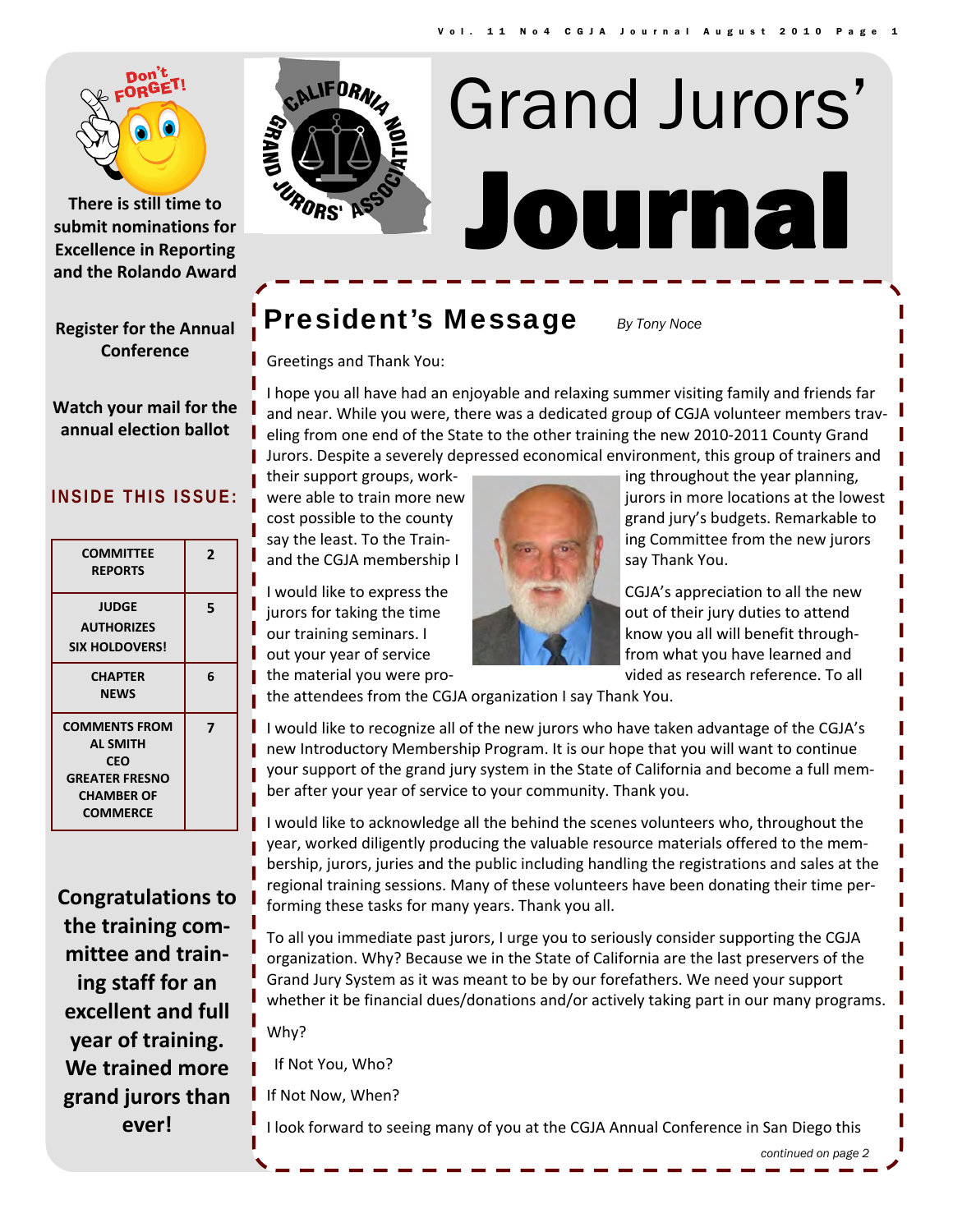## **Meet Director Mac Small**



Mac Small joined the CGJA Board in April to fill the unexpired term of long-time North Section Representative Sherry Chesny. Mac was appointed following two years as a member of the Nevada County Grand Jury, one as foreman.

A graduate of the University of Michigan Law School, Mac practiced business and securities law, together with nonprofit organization formation and governance for nearly 50 years in Los Angeles, San Francisco, Palo Alto and San Jose. He also spent 28 years as an Air Force Reserve Judge Advocate, retiring as a colonel.

A fourth generation Californian, Mac has served as a director, legal counsel and often as president of numerous non-profit organizations focused on the visual arts, classical music, medical care and military retiree benefits. He has also served as a director and chairman of a public services district.

Mac has lectured on securities law, non profit organization governance and military law topics as a part of the California Bar Association Continuing Legal Education program as well as serving as a member of the Executive Committee of the California State Bar Business Law section and chair of its Nonprofit Organizations commit

*President's message continued from page 1* 

October 21‐22. The San Diego Association has been working hard all year assuring us of a great learning and social experience.

## **Important Voting Information for Election of CGJA Directors**

All CGJA members‐in‐ good‐standing (on record July 31, 2010) will be receiving a ballot mid‐late Au‐ gust. Members will receive an envelope with a ballot, biogra‐ phies of the candi‐ dates, and two enve‐ lopes inside. Please



carefully follow the directions:

**Step One: Read the biographies and vote for a maximum of two candidates for each region. There will be a space for write‐in names.**

**Step Two: Place your marked ballot in the plain envelope (no identifying marks on this envelope please!).**

**Step Three: Place the plain envelope (with your marked ballot inside) in the return envelope, addressed to the League of Women Voters.**

**Step Four: Print your name and place your signature in the space provided on the outer envelope.**

**Step Five: Place appropriate postage on the envelope and mail so that your ballot is received by September 29.**

Election results will be announced in San Diego at CGJA's Annual Conference.

If you are a member‐in‐good‐standing and do not receive your ballot by August 30, please contact Dianne Hoffman, Chair of the Nominations‐Elections Committee at 714‐892‐5557 or by e‐mail at cgjamail‐ box@yahoo.com (in subject line of e-mail, please identify as "CGJA election."

## Committee Reports

Public Relations Committee *By Jerry Lewi, Chair*

I have just returned from two weeks on the road for training (see Training High‐ lights elsewhere in this issue), so haven't had much time to devote to Public Rela‐

tions affairs. You will see we are close to formal release of a new DVD promot‐ ing the grand jury system as well as serving as a recruit‐ ing tool. You will also see how suc‐ cessful our new



book, *The California Grand Jury System* has been.

But there is an item needing some clarifi‐ cation: There seems to be some confu‐ sion about the *Grand Jury Achievement Report (GJAR*) and the *Excellence in Re‐ porting (EIR)* Awards. They are related and similar, but different. Both seek to acknowledge effective grand jury reports. There are two annual EIR awards, one for grand jury reports and one for media cov‐ erage. The GJAR is a database of effec‐ tive reports over many years that have the additional attribute of proven imple‐ mentation. Many EIR nominations will qualify for the GJAR and vice‐versa.

Sarah Simpson, EIR Chair and I coordinate these activities for maximum benefit. Our website has detailed information on both. Sarah and I are also available for assistance.

Thanks to all who submit candidates for either of these important programs.

**Help Wanted Don't just be a member of CGJA, become a participating member All committees will welcome your involvement as new people and their ideas is what will keep our organization moving ahead in both educating the public and training grand jurors**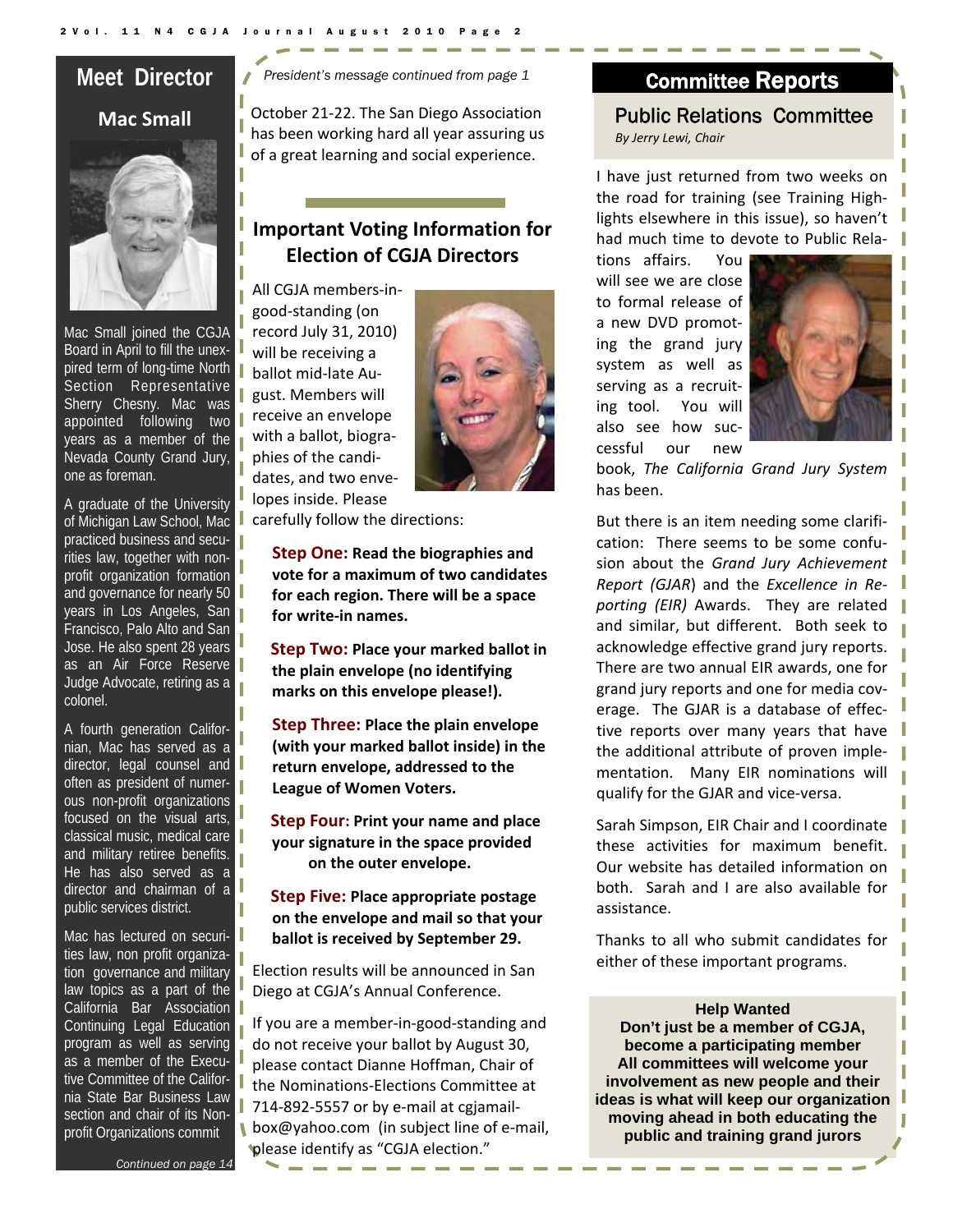## Committee Reports Continued from Page 2

## **Membership Relations Committee News**

*By Dan Mufson, Chair*

Welcome to our new introductory members. Our trainers are the first CGJA members most of you have met; aren't they an impressive team? They spend the month of July moving from site to site around the state to give their experience and enthusiasm to you. During the other eleven months they self critique the program and upgrade it; seek and train new trainers; and perform the myriad of details necessary to deal with the registration details from 58

or so counties! Over 150 of you joined CGJA as introductory mem‐ bers during our training semi‐ nars—from Butte to Yuba County which I think re‐



flects your positive response to the trainers.

You are now about two months into your term and hopefully beginning to function like a well‐oiled investi‐ gative machine! In October the CGJA will hold its Annual Conference (AC) in San Diego where we will have a special program for you entitled "*Questions I didn't know to ask when I took the training*." You will have the opportunity to meet some of your trainers to review topics of in‐ terest and to ask questions you did‐ n't know to ask in July. No, they will not write your report but you can sign up for our Report Writing Work‐ shops to be presented later in the fall. Speaking yet further of reports, the CGJA *Excellence in Reporting* Awards for a GJ and for media will be presented at the AC. Counties from around the state are currently submitting reports for consideration

by the team of experienced writing coaches. It will be a great opportu‐ nity for you to attend the AC to learn what makes an excellent re‐ port.

We hope you're using the Goggle search engine on the CGJA web page to see how other juries have approached a given topic. It will really help you focus your investiga‐ tion.

Many of you reside in counties where currently we do not have a chapter or association. There are 18 CGJA chapters and four GJ associations around the state. These groups perform many activities throughout the year to support their Court in recruitment and local orientation of jurors. At some point you (after your reports are in the oven) may want to join or start such a group. That's what the MRC is for. Just give us a hint that you're interested and we will help you get started.

The same offer is open to those 20% of our current members who do not live in a county with a GJ organization. We will offer a ses‐ sion at the Annual Conference for you on how to organize your county's jurors. We will also dis‐ cuss chapter continuity: how to maintain an existing chapter, as many seem to come and go as the members age. Four chapter leaders will discuss how they recently started or revived a chapter.

June and July are big months for membership renewals, which are proceeding well due to Bonnie Kenk's timely notices, and Owen Haxton's follow up. New members continue to join.

All chapters but one have filed their annual tax form 990 with the IRS making them legal to collect big

donations (hint, hint) for another year. Have you made a tax‐ deductible contribution lately? Is CGJA mentioned in your will?

The seven Bay Area Chapters are planning a regional workshop in Au‐ gust to discuss organizational and programming issues. If this is as suc‐ cessful as it ought to be, we'll ex‐ tend the concept.



## **Training Highlights**

*By Jerry Lewi*

At press time, the 2010 training sea‐ son had just about finished. As a trainer I traveled about 2,000 miles and trained at two regional seminars and six "On sites." (A piker com‐ pared to Lew Avera.) There were a number of interesting items that I will describe below from my per‐ sonal experiences.

In San Bernardino, we trained the entire pool of 30 before they were selected. This was a first for us. Their training venue was the best I have seen as it is a regular court training facility that was ideal for our purposes. In San Diego, we trained a jury that had been selected but not sworn.

At Sacramento, always our largest because of the many counties in close proximity, we trained 200 ju‐ rors from 17 counties ‐ our largest ever. We were blown away about the ability of the Doubletree Hotel to display our presentations on four screens simultaneously and then convert the displays to individual rooms for our core workshop ses‐ sions. This capability simplified our setup process, which is complicated enough.

Another first was training the Inyo and Mono County Grand Juries in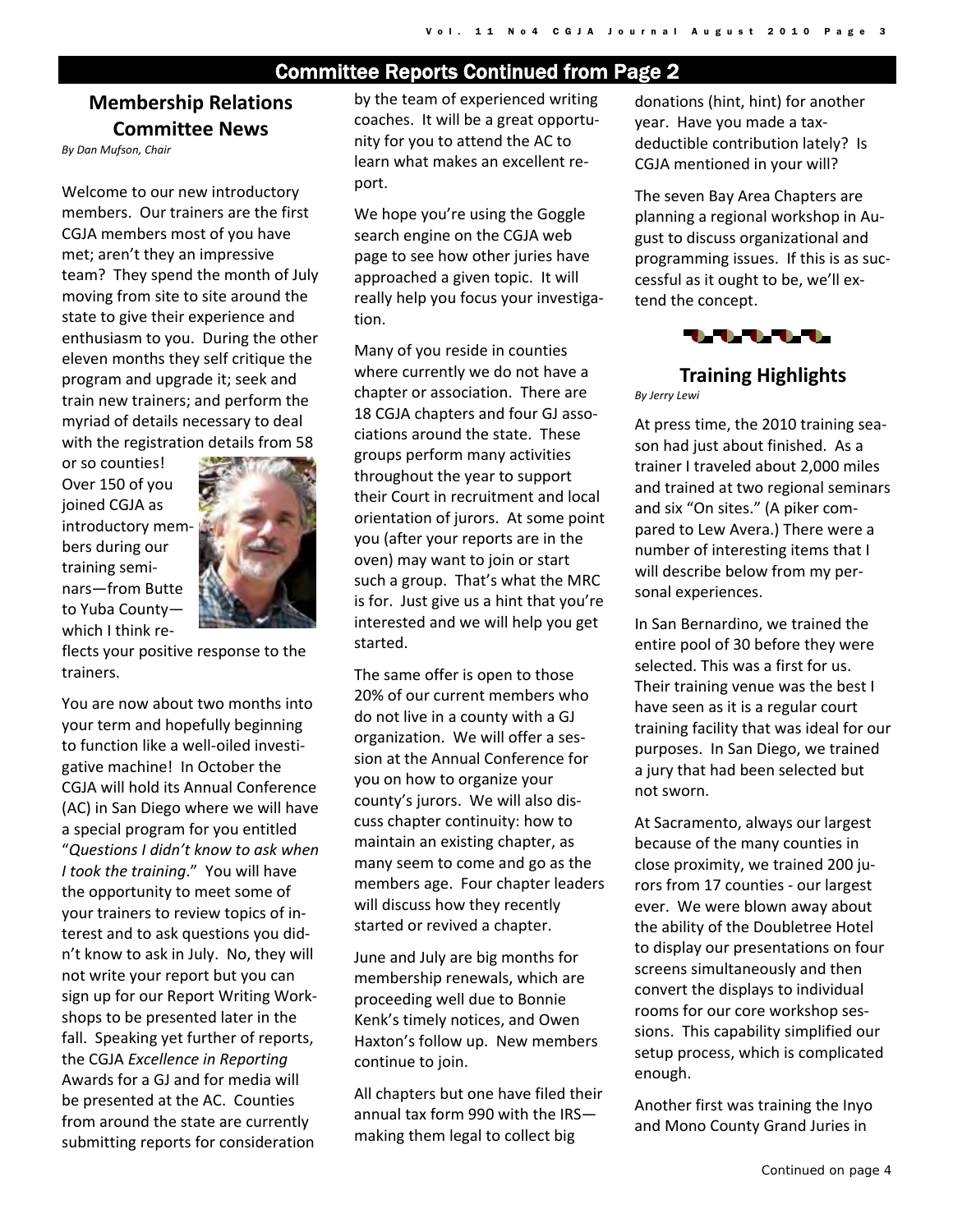#### *Training continued from page 3*

Bishop. This was made possible by the efforts of Inyo County Judge Dean Stout who attended most of the sessions along with representative of the Court Executive Offices of both counties. These two counties are among those who use 11‐person juries and it is helpful to have court personnel to explain some of the unique issues in these juries.

By my rough estimate, 17 trainers travelled over 20,000 miles to support this year's program.

A full report on this year's training will be in the next journal



#### AWARDS COMMITTEE

A new standing committee AWARDS COMMITTEE - has been established by the CGJA Board of Directors. It will be responsible for administering all awards and certificates of recognition approved by the Board of Directors in the future. It will become effective January 1, 2011.

Each award will have a subcommittee and the chairperson of this new committee will report the work of the subcommittees to the Board. At this moment, there exists the Angelo Rolando Memorial Award, the Excel-

lence in Reporting Workgroup and the Jack Zepp Lifetime Achievement Award (currently without either a committee or a workgroup guiding it) and the newly conceived Local Achievement Award as well as Certificates of Recognition.

The fledgling Awards Committee consists of 6 members, Owen Haxton, Sarah Simpson, Meredith Avery, Keath North, Richard Matheron and Betty J. Mattea. South, Central and North sections are represented with these members and it is our plan to have the Board's approval to be operational by January 1, 2011.

## Excellence in Reporting Award *By Sarah Simpson*

The August 15 deadline for submis‐ sions for the 2010 Excellence in Re‐ porting Award is rapidly approach‐ ing. But due to a slight delay in Jour‐ nal delivery, the deadline has been extended one week to August 22. The goal this year is to have at least one submission from each county. There are two categories for submis‐ sion, one for News Media, the other the Grand Jury Report.

For the News Media category, please submit a nomination letter describ‐ ing how the news media reporting increased awareness of the grand jury institution, or increased aware‐ ness in the community of a Grand Jury investigation, and in what way the community benefited from the investigation. Include published re‐ ports supporting the nomination, as well as the nomination form found on our website.

For the Grand Jury Report category, please submit a nomination letter introducing the investigative report and explain the rationale for eligibil‐ ity for the EIR award. Also include the investigative report, documenta‐ tion indicating public and media sup‐ port, and documentation verifying the success of the investigation in addition to the nomination form.

Submissions can be made to EIR Chairperson, Sarah Simpson, at sarah.simpson@comcast.net or to President Tony Noce, cgjaguy@yahoo.com.

**Agenda and Minutes of Board of Directors Meetings Now Online at www.cgja.org**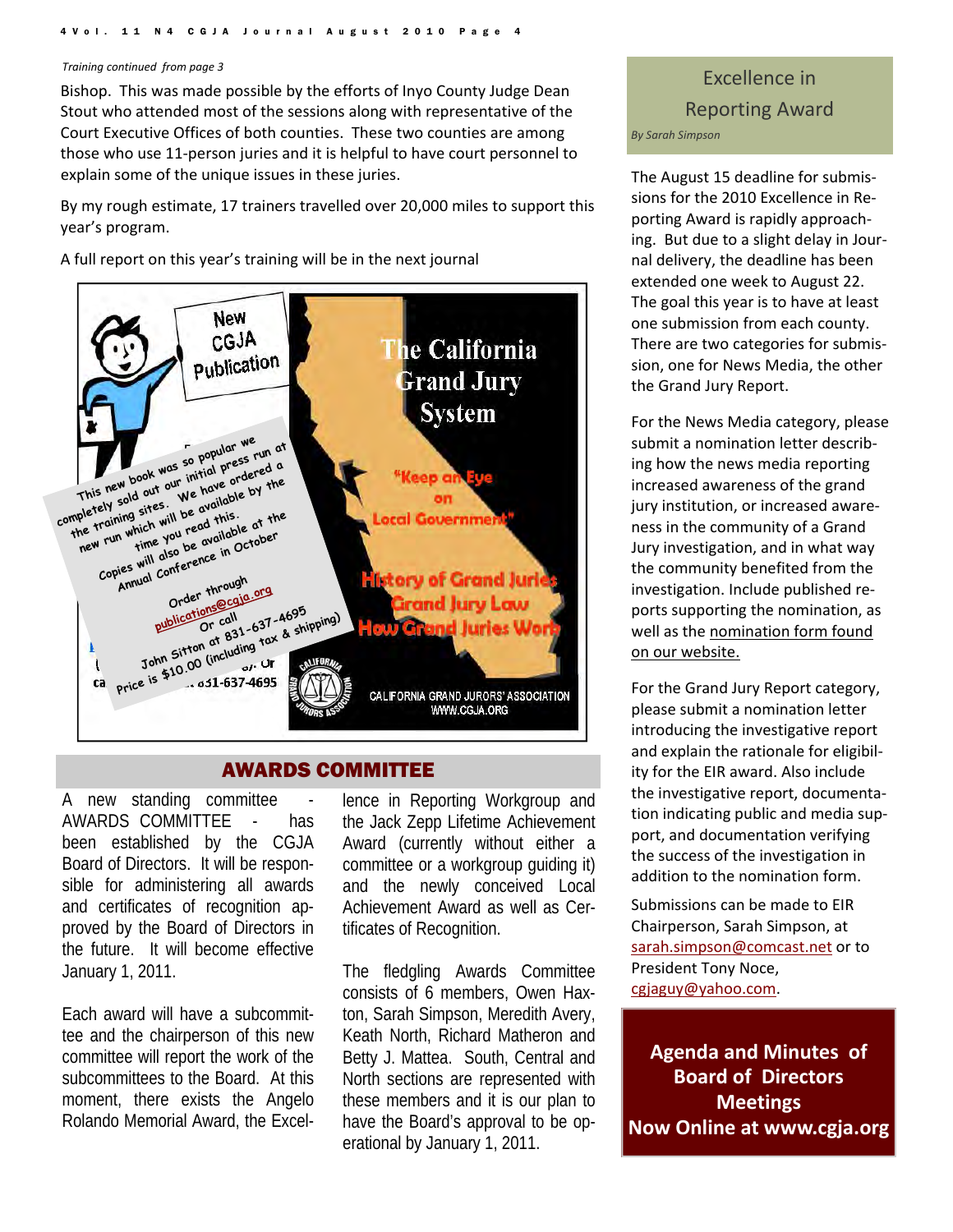*Editors note: We welcome this article as the initial submission from a newly affiliated former grand jurors association. We look forward to more interaction with this group.*

It finally happened - **Judge Authorizes Six Holdovers!**

*By Burrel Woodring, President, San Bernardino County Past Grand Jurors Association* 

After many years, and many requests by prior San Ber‐



nardino County Grand Ju‐ ries, the presiding judge has held over

six jurors from the 2009‐ 2010 Panel. Apparently the judge was convinced that the jurors were involved in an important investigation that needed to be contin‐ ued. All former Grand Ju‐ rors can remember investi‐ gations that died because a judge would not allow hold‐ overs and no one on the in‐ coming Grand Jury was knowledgeable enough to continue the ongoing inves‐ tigation. Our hats are off to the 2009‐2010 Panel for this ground‐breaking achievement. It will mean many changes in the future for San Bernardino Grand Juries.

2010 Annual Conference *By Meredith Avery, Conference Chair* 

## PRELIMINARY ANNUAL CONFERENCE SCHEDULE Doubletree Hotel, San Diego October 21-22, 2010

## **THURSDAY MORNING, OCTOBER 21, 2010**

- 9:00 Conference Convened by CGJA Pres. Tony Noce & Conf. Chair Meredith Avery
- 9:15 Welcome by San Diego Mayor Jerry Sanders
- 9:30 Remarks from Presiding Judge Kevin A. Enright
- 9:45 Panel this panel will deal primarily with options for delivery of GJ reports to City and County Agencies (successes and failures) 10:45 Break
- 11:00 Open Forum/Report to Membership
- 12:00 Lunch
- 1:15 Panel Building Chapters and Training Continued, to be led by Dan Mufson
- 2:15 Excellence in Reporting Awards
- 3:15 Break
- 3:30 Panel- Media Relations focusing on what inspires media to publicize certain reports and not others (they will receive three question packet to address before Q&A)
- 4:00 Close meeting

## **THURSDAY EVENING**

- 5:00 Cocktails with musical accompaniment
- 6:00 Dinner followed by presentation of Angelo Rolando award Walter Ekard, San Diego County Administrative Officer (tentative)

## **FRIDAY MORNING**

- 7:00 Breakfast meetings for GJ coordinators/Chapter & Assoc. Presidents (continental breakfast will start at 7:00 and run through mid morning-meetings held in ballroom before 9:00 start)
- 9:00 Welcome
- 9:10 Panel –Legal Issues for the CGJA and Grand Juries
- 10:30 Break
- 10:45 Speaker, San Diego County Sheriff William D. Gore
- 12:00 Closing and Adjournment

**Please check our website for more conference information including the registration form**

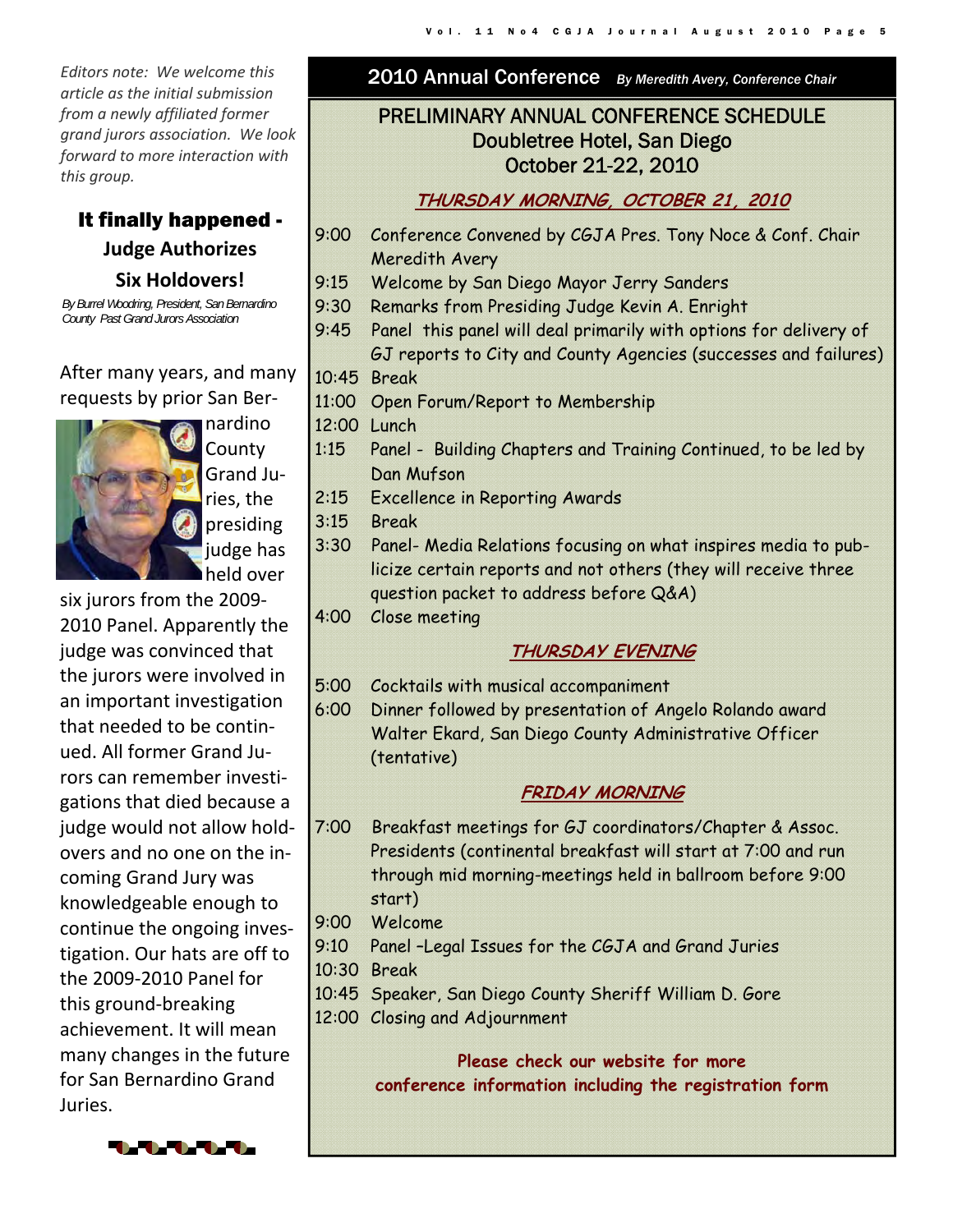## CGJA Chapters Reports and Chapters in the News

**Kern County Chapter** *By Lawrence J. Walker, President* 

On July 15, 2010 lifetime member and past president Stan Harper hosted the Kern County Chapter summer social. Over fifty quests at‐ tended. The theme was to thank the past 2009-2010 jurors for their service and to welcome the new 2010‐ 2011 grand jurors.

The event was attended by many community leaders which included the District Attorney Elect, Assistant District Attorney, Chief Investigator, District Attorney Investigator to the grand jury, City Councilman, Kern Co. Treasurer, Tax Collector, former County Supervisor as well as many past and present grand jurors.

The event was covered by a local TV station and the Bakersfield Life Magazine, which will include cover‐ age of the social in their forthcoming August 2010 issue. A good time was had by all.

The Chapter is busy renewing mem‐ bership as well as recruiting new members and will be supporting the CGJA regional training session being held in Visalia with a group of volun‐ teer helpers.

### **Humboldt County Chapter**

*By Irene E. Stidston* 

On July 7, 2010, the Humboldt County Chapter of CGJA premiered its recently completed grand jury recruitment DVD. The DVD, pro‐ duced and directed by outgoing Chapter President, Keath North, was a collaboration between a local pub‐ lic television production team, past and current GJA members, and other community members. The five minute DVD focuses on the duties

and responsibilities of grand jury members, and the positive contributions of county grand juries in California. The DVD was made to be generic enough to be used in any of the state's 58 counties. The premiere event, held in Eureka, included an award given to Mr. North for his vision and comple‐ tion of the DVD project, as well as the other contributions he made to the grand jury system while serving as president of the local Chapter.

#### **Los Angeles County Chapter**

On June 18, 2010 President Tony Noce accompanied by his daughter Donna attended the Los Angeles Chapter of the California Grand Jurors' Association's Annual Reunion Luncheon which featured the Installation of Directors and Officers for 2010-2012. Supervising Judge Peter Espinoza also gave a presentation regarding the Status of the Courts. New President elect John Hackney will take over the reigns from Past President Bill Selditz for the next two years. It was an enjoyable event for all those who attended.



*Past CGJA President Pat Yeomans, LA Chapter Presi‐ dent John Hackney and CGJA President Tony Noce* 

On June 24, 2010 the County of Kern released their 2009‐2010 Grand Jury and installed their 2010‐2011 Grand Jury. The new jury is the counties 94<sup>th</sup> Grand Jury. Holdover Rich‐ ard Frank was selected as the foreperson by the Hon. Judge Lewis.

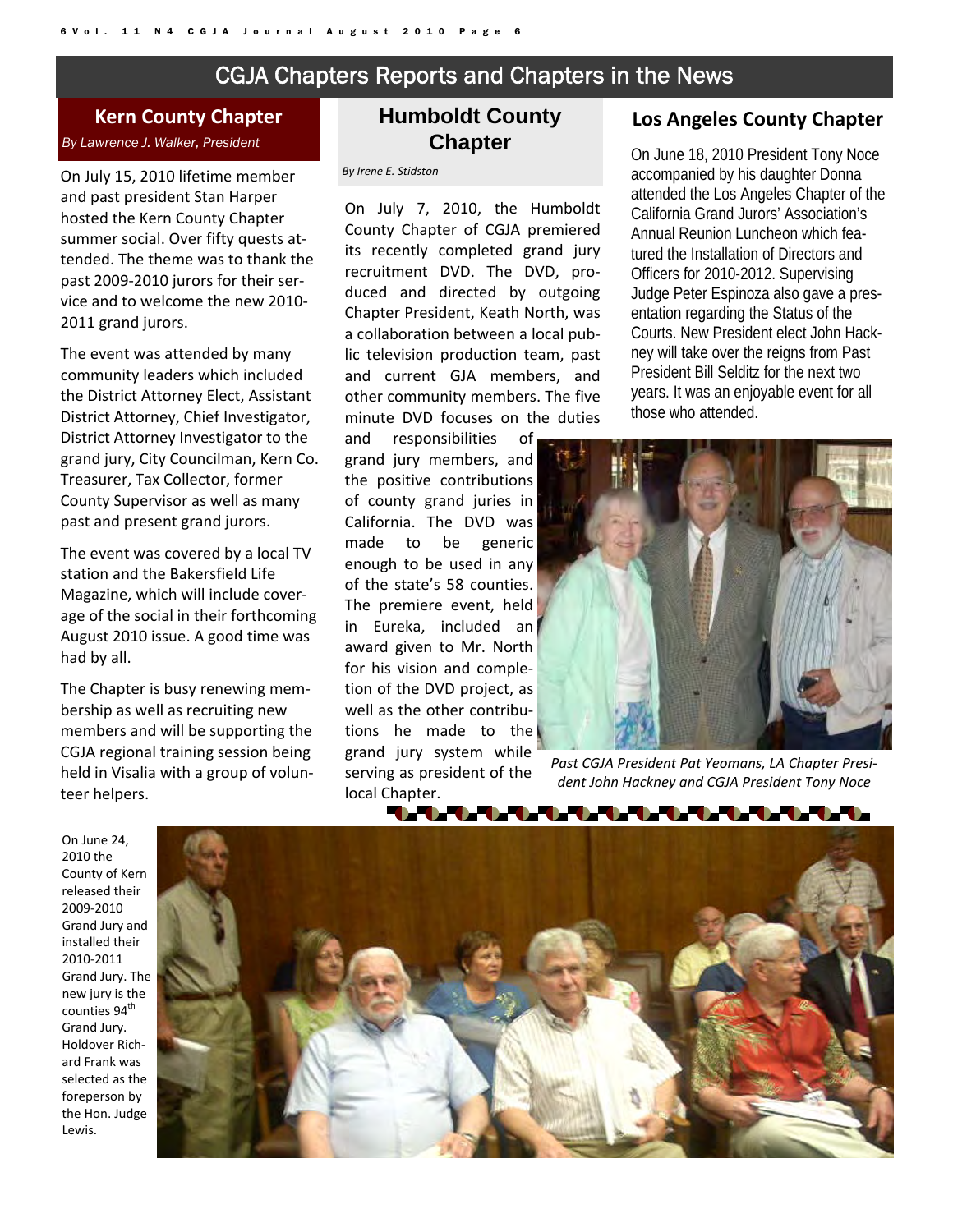

Vol. 11 No4 CGJA Journal August 2010 Page 7

## *Comments from Al Smith, President and CEO of the Greater Fresno Chamber of Commerce before the annual meeting of the Fresno County Grand Jury Association – June 15, 2010*

Thanks for the opportunity to be with you today.

As some of you know, after retiring from broadcasting in 2004, I had the pleasure of serving on the Grand Jury in 2005- 2006 year but had to drop out mid term when I accepted a full time position as CEO of the Fresno Chamber of Commerce.

I know I am preaching to the choir when I state how rewarding that experience was. I made some new relationships that I hold dear even today – we took our mission seriously in being a watchdog group of government – investigating civil matters – and offering recommendations as to how to improve governance.

We tackled many issues – many that are still with us some five years later – government employee retirement benefits – use, or as some might say the misuse, of public money as a stimulant for private investments – downtown revitalization.

In spite of the best efforts - some things never change.

When I mention to people that I served on the grand jury, I get a number of reactions – opinions and questions. The topics deal with such issues as:

Are the people serving represent a good cross section of the community.

Is there a fair balance of demographics – all age segments represented - or is that necessary?

Is there a fair balance psycho graphically – gender and ethnicity represented. Is that necessary?

Is the selection process confined to just "those in the know" or "those connected" or does the average citizen have any input into who serves.

Good thoughts that probably need to be addressed.

I think we all must admit that member of the jury tends to come from those people who are not employed and/or retired.

They seem to be the only ones with the time available under the current format – 40 to 80 hours per month meeting in a brick and mortar building in downtown Fresno -

Just the formation of this organization attempts to address some of these issues. You have structured projects to publicize the jury to attract quality participants. You are working on a Speakers Bureau to educate the public. However, is that enough?

In this era of twitter, Facebook, and internet is there another more efficient way to design the Grand Jury approach.

What is the model going forward and should someone be addressing that? Should the jury investigate itself?

Maybe it is time for a exploration committee made up of the judiciary, former GJ participants, academia, the business community, civic and social organizations – to analyze whether nineteen people with time on their hands - should continue to meet 40 to 80 hours per month in a room in some government building.

But the question is…. with our society flooded with technology – with I-Pads, cell phones, the internet - is there another way to implement the Grand Jury process- with maybe a shorter time commitment, or a different method for exchanging the necessary information – that would allow for a broader representation from the public but continuing doing the necessary research and still being able to develop educated conclusions?

Maybe we should just ask a thirteen year old to organize it. They are wizards at the new technology

It certainly is worth thinking about, if you haven't already. Because the need for an effective Grand Jury has never been greater than it is today.

And here's why.

Most of us have heard about the fourth estate. The *Fourth Estate* is a term referring to the press.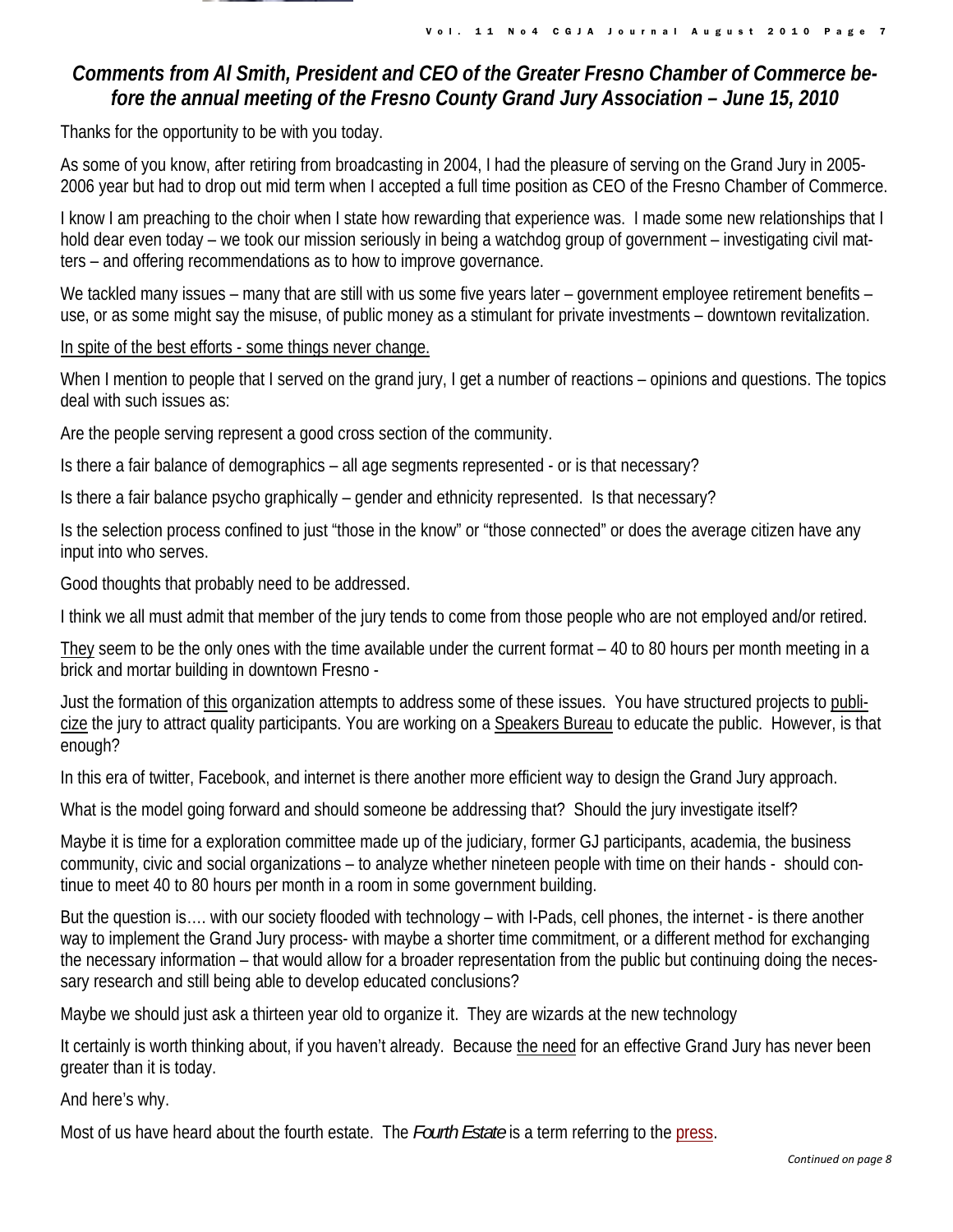8Vol. 11 N4 CGJA Journal August 2010 Page 8

*Comments continued from page 7*

In this sense - the term reportedly goes back to a coining by Edmund Burke during a parliamentary debate in 1787. The occasion was the opening up of "press" reporting - of the House of Commons in England.

Burke said there were Three Estates in Parliament; but, "in the Reporters' Gallery yonder" – as he put it - there sat a Fourth Estate – far more important than them all.  $[3]$ 

The reporters….the press.

Forever, civilization has looked at the press – and entities like the Grand Jury - to act at the watchdogs of government.

But as we look forward, some disturbing things are happening to the fourth estate.

We mentioned earlier entities like Facebook, twitter, internet. Common ideas are being perpetuated via these vehicles as fact – with little challenging – and without much research to back it up.

In Sunday's paper there was an example regarding Fox news columnist Bill O'Reilly – when he appeared on the television show, The View and when he was asked why his views were more valuable than any given over the internet – he responded he has a staff of 15 researchers who are getting to the bottom of complicated questions.

The old news and press models are changing. There's that word again.

Gone are the days of only one or two newspapers in a city – three networks giving up newscasts each evening.

Now we get our news from blogs; websites; cable television shows.

Newspaper readership is down.

On my I-Phone - I now get notices of news stories all day long from things called Fluent News – the internet – so by the time I get home and turn on the evening news, I seen all those stories.

I spent forty-seven years in broadcasting. I can tell you that when you hear or see a news story on KMJ or Ch. 30 or whatever your local broadcast news preference might be, the majority of those news stories originated from the 150 reporters that USE to work for the Fresno Bee.

Today the size of the paper is reduced by over 50%. The numbers of reporters is down to less than 70 covering all aspects from local news, to business news, to sports to social. The research pool is diminishing. The eyes that we have relied on to look over government's shoulder are getting cataracts.

And there's another thing is happening in the news business. We mention the press being the fourth estate. Now there is discussion of a Fifth Column

It seemed that more and more of today's media is not there to report the happenings – but more and more to shape opinion.

George Haddad, a noted sociologist and frequent writer of medical, social and political issues - tells the story of a time when he was presiding over a high school career day and one of the seniors stated that she wanted to become a journalist, because – in her words – "I want to save the world"

Now there was a time - in this honored profession - that the cardinal principals of journalism in developing a story - was to be inquisitive in determining the - What – When – Where -Why – and How.

Today, journalism schools are churning out - world savers and world changers - instead of reporters. It is hard to find a news story without the editorializing of the reporter.

We have all witness television news anchors – not commentators like Bill O'Reilly - but purportedly news reporters - lift an eyebrow, or slant a story.

Haddad pointed out that as early as the 1890's William Randolph Hearst and Joseph Pulitzer began modifying the news stories to support their own opinions and developing untruths in stories, in order to sell papers.

And that continues with most media today.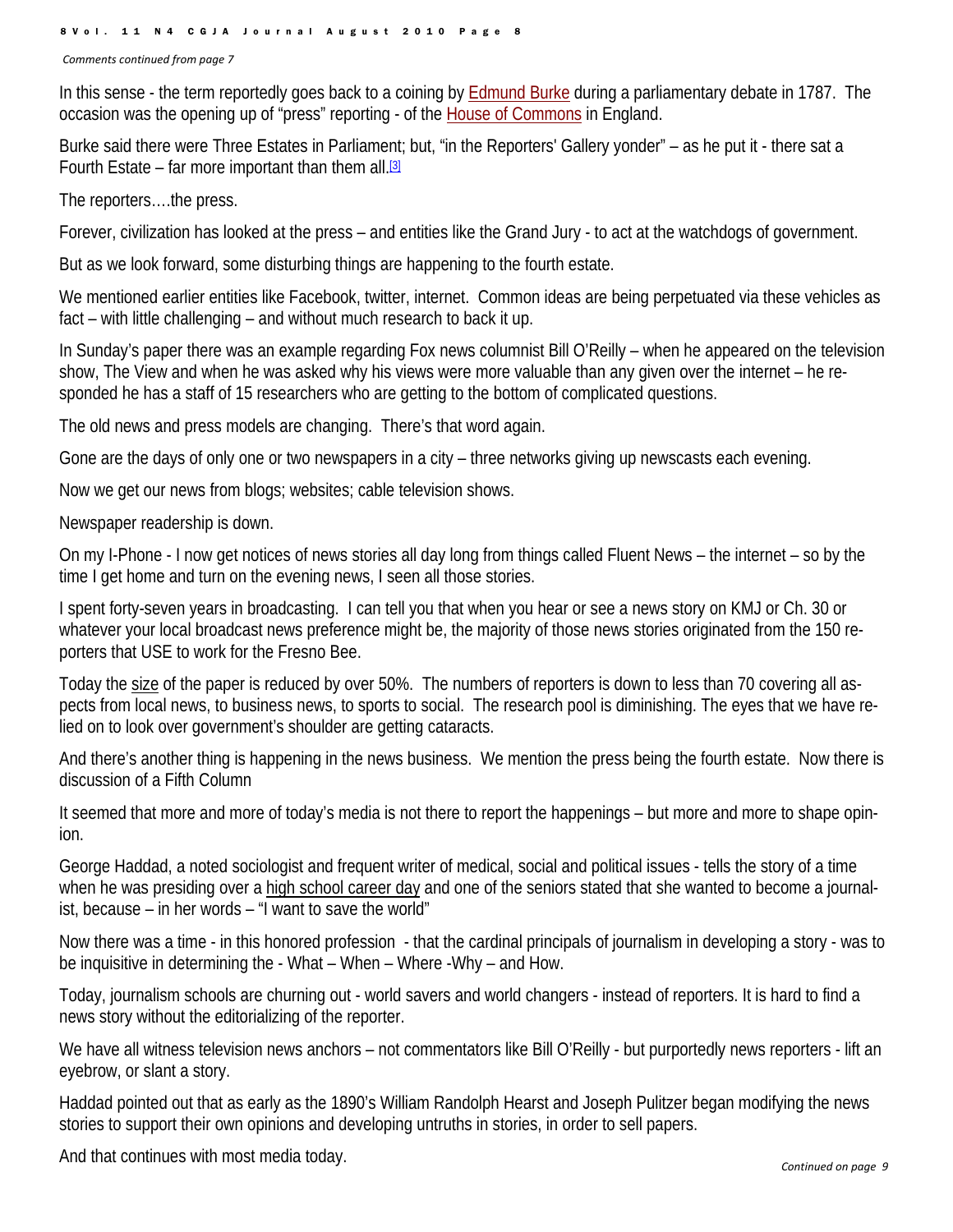#### *Comments continued from page 8*

You may remember that there were two writers for "two of America's top papers" the prestigious New York Times and USA Today, - Jayson Blair and Jack Kelley - who were actually writing fiction and were presenting it as fact.

Bill Moyers – from PBS – not one of my favorite reporters – one who I too thinks he is more about shaping the news than reporting it – did point out one thing we can agree on.

He stated, "Our dominant media are ultimately accountable only to corporate boards whose mission is not - life, liberty and the pursuit of happiness – but the enhancement for corporate executives and shareholders."

**"**These organizations self styled mandate" – he goes on to say – "is not to hold public and private power accountable, but to aggregate their interlocking interests. Their reward is not to help fulfill the social compact embodied in the notion of "We, the People" but to manufacture news and information as profitable consumer commodities."

The fourth estate is in jeopardy. Fewer people are covering the stories and many who are - are creating the news from a selfish standpoint.

Which is why today Grand Jury is more important now – than ever before.

Whether we keep the current model, or search for improved ways to continue oversight, our system must continue to support a body of public citizens to analyze critique and recommend for a better government.

It is the actions of Grand Jury's which can continue to - ensure the proper use of public funds – the transparency necessary to continue and develop credibility in our government's actions - and as one of your former Foreman stated, "the Grand Jury's oversight is the best hope that government will operate in an honest, efficient and effective manner, in spite of elected officials" That's harsh. Richard

But - allow a void to exist in being the watchdog of government - and you can rest assured government will take advantage of it. Maybe not intentionally, but without oversight, we all get sloppy.

Some have said if journalism goes, so goes democracy. The same might be said for Grand Juries.

The system of checks and balances is a part of our Constitution. It guarantees that no part of the government becomes too powerful

Lenin once stated, "Why should freedom of speech and freedom of the press be allowed. Why should a government which is doing what it believes is right - allow itself to be criticized.

Thomas Jefferson wrote, "Were we directed - by our communications media - as to when to sow, and when to reap – we should soon want for bread."

Between the ever expansion of the three estates of government and the weakening of the fourth estate, the press – With all of this on the horizon, I say, "Long Live the Grand Jury"

## **Additional Committees Identified**

In addition to the five standing committees listed in the Journal on a regular basis, we are providing contact information for several other ad hoc committees that you may have some interest in contacting. Some have articles in this issue, others will report from time to time.

| <b>Committee</b>               | Chair                 | <b>Phone</b>   | Email                      | County      |
|--------------------------------|-----------------------|----------------|----------------------------|-------------|
| Nominations-Elections          | Dianne Hoffman        | (714) 892-5557 | cgjamailbox@yahoo.com      | Orange      |
| Angelo Rolando Award           | Betty J. Mattea       | (415) 492-8857 | bjmattea@sonic.net         | Marin       |
| <b>Grant Writing</b>           | Ed O'Neill            | (559) 224-2000 | edoneill@oneillfarming.com | Fresno      |
| <b>Excellence in Reporting</b> | Sarah Simpson         | (707) 967-9539 | sarah.simpson@comcast.net  | <b>Napa</b> |
| <b>Publications</b>            | John Sitton           | (831) 637-4695 | sitton_john@yahoo.com      | San Benito  |
| 2010 Annual Conference         | <b>Meredith Avery</b> | (760) 731-9215 | mlavery1@live.com          | San Diego   |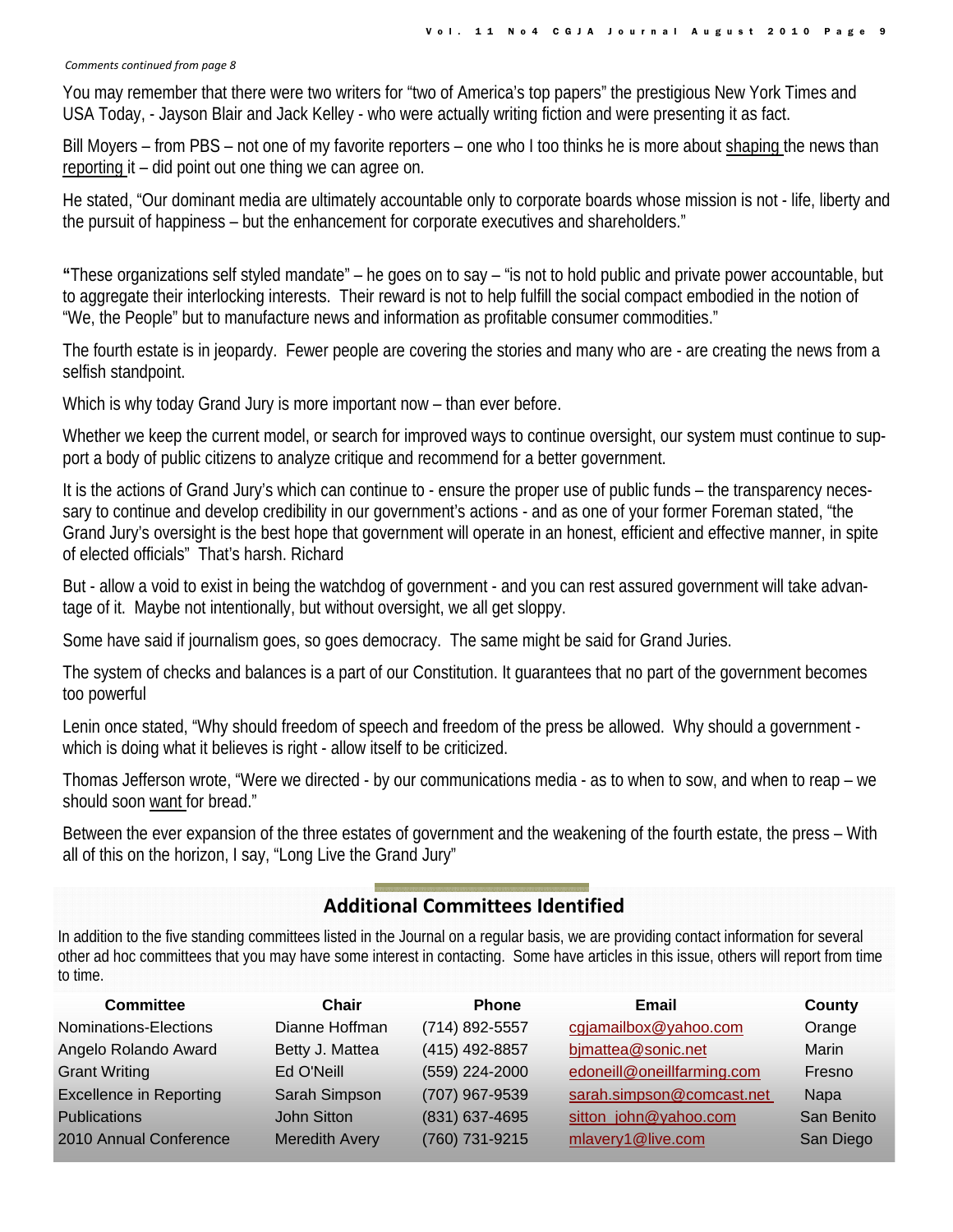|                                                                                             | California Grand Jurors Association 29 <sup>th</sup> Annual Conference                                                      |                          |                                                                                                                                                                   |
|---------------------------------------------------------------------------------------------|-----------------------------------------------------------------------------------------------------------------------------|--------------------------|-------------------------------------------------------------------------------------------------------------------------------------------------------------------|
|                                                                                             |                                                                                                                             | October 21 & 22, 2010    |                                                                                                                                                                   |
|                                                                                             |                                                                                                                             | <b>REGISTRATION FORM</b> |                                                                                                                                                                   |
|                                                                                             | Doubletree *Club* Hotel, 1515 Hotel Circle So., San Diego, Ca. 92108<br>Conference rates are \$95.00/day (single or double) |                          |                                                                                                                                                                   |
|                                                                                             | Make room reservations directly with hotel (619) 881-6900                                                                   |                          |                                                                                                                                                                   |
|                                                                                             | Mention CGJA Annual Conference for \$95.00 rate                                                                             |                          |                                                                                                                                                                   |
|                                                                                             | (Reservations must be made by Oct. 7, 2010 to guarantee \$95.00 rate)                                                       |                          |                                                                                                                                                                   |
|                                                                                             |                                                                                                                             |                          |                                                                                                                                                                   |
|                                                                                             |                                                                                                                             |                          | Name: Guest(s): Guest(s):                                                                                                                                         |
|                                                                                             |                                                                                                                             |                          |                                                                                                                                                                   |
|                                                                                             |                                                                                                                             |                          | County: Phone: E-Mail: E-Mail:                                                                                                                                    |
|                                                                                             |                                                                                                                             |                          | AFFILIATION: CGJA Member □ Chapter Member □ Assn. Member □ Associate Member □<br>Sitting Grand Juror □ Court Representative □ Other □ Specify: __________________ |
|                                                                                             |                                                                                                                             |                          | REGISTRATION: Conference Attendance \$60.00/person #_____= \$_____________________                                                                                |
|                                                                                             |                                                                                                                             |                          | DINNER: Thursday, Oct. 21, 2010 \$35.00/person #_____= \$_________________________                                                                                |
|                                                                                             |                                                                                                                             |                          | CHOICES: Tri-tip w/demi glace $\square$ Wine Country Chicken $\square$ Pasta Primavera w/Veg. $\square$                                                           |
|                                                                                             | LUNCH: Thurs. Oct. 21, 2010/MISSION VALLEY DELI BUFFET                                                                      |                          |                                                                                                                                                                   |
|                                                                                             |                                                                                                                             | <b>AND</b>               |                                                                                                                                                                   |
|                                                                                             | Price includes beverage service 8:00a.m - noon                                                                              |                          | CONTINENTAL BREAKFAST: Fri., Oct. 22, 2010 \$40.00/person # ___ = \$                                                                                              |
| <b>TOTAL PAYMENT DUE</b>                                                                    |                                                                                                                             |                          | (excluding hotel room, which attendees book directly with hotel)= \$                                                                                              |
|                                                                                             |                                                                                                                             |                          |                                                                                                                                                                   |
| Check Enclosed L                                                                            |                                                                                                                             |                          |                                                                                                                                                                   |
|                                                                                             |                                                                                                                             |                          |                                                                                                                                                                   |
|                                                                                             |                                                                                                                             |                          |                                                                                                                                                                   |
|                                                                                             |                                                                                                                             |                          |                                                                                                                                                                   |
|                                                                                             | Signature: Executive Signature: Executive Signature: Executive Signature:                                                   |                          |                                                                                                                                                                   |
| Please accept my donation, payable to California Grand Jurors' Assoc. to help defray costs. | Contributions are tax deductible. \$                                                                                        |                          |                                                                                                                                                                   |
|                                                                                             | Phone: (619) 287-3449 E-mail: parroted@cox.net                                                                              |                          | Mail to: Bonnie Kenk, Registration Chair, 5645 Dartford Way, San Diego, Ca. 92120                                                                                 |
|                                                                                             |                                                                                                                             |                          | Information: Meredith Avery, Conference Chair, 2715 E. Mission Rd., Fallbrook, Ca. 92028                                                                          |
|                                                                                             |                                                                                                                             |                          |                                                                                                                                                                   |

Phone: (760) 731-9215 E-mail: mlavery1@live.com

#### **Summary of Board Action**  *By Joann Landi*



**Summary of June 22, 2010 Board action**

Ratified appoint‐ ment of Betty Mattea as Chair of

the CGJA Standing Awards Commit‐ tee

Important

**The dates for the Annual Conference in San Diego are now confirmed as October 21-22, 2010 Please watch our website and future issues for more Information** 

#### *Continued from page 2*

tee. He is admitted to practice before the United States Supreme Court and the United States Court of Military Appeals.

His last position, before retirement in 2005, was as co-founder and CEO of the Silicon Valley Law Group, a San Jose business law firm.

Mac is married to author Mel Walsh and between them they have six children and twelve grandchildren.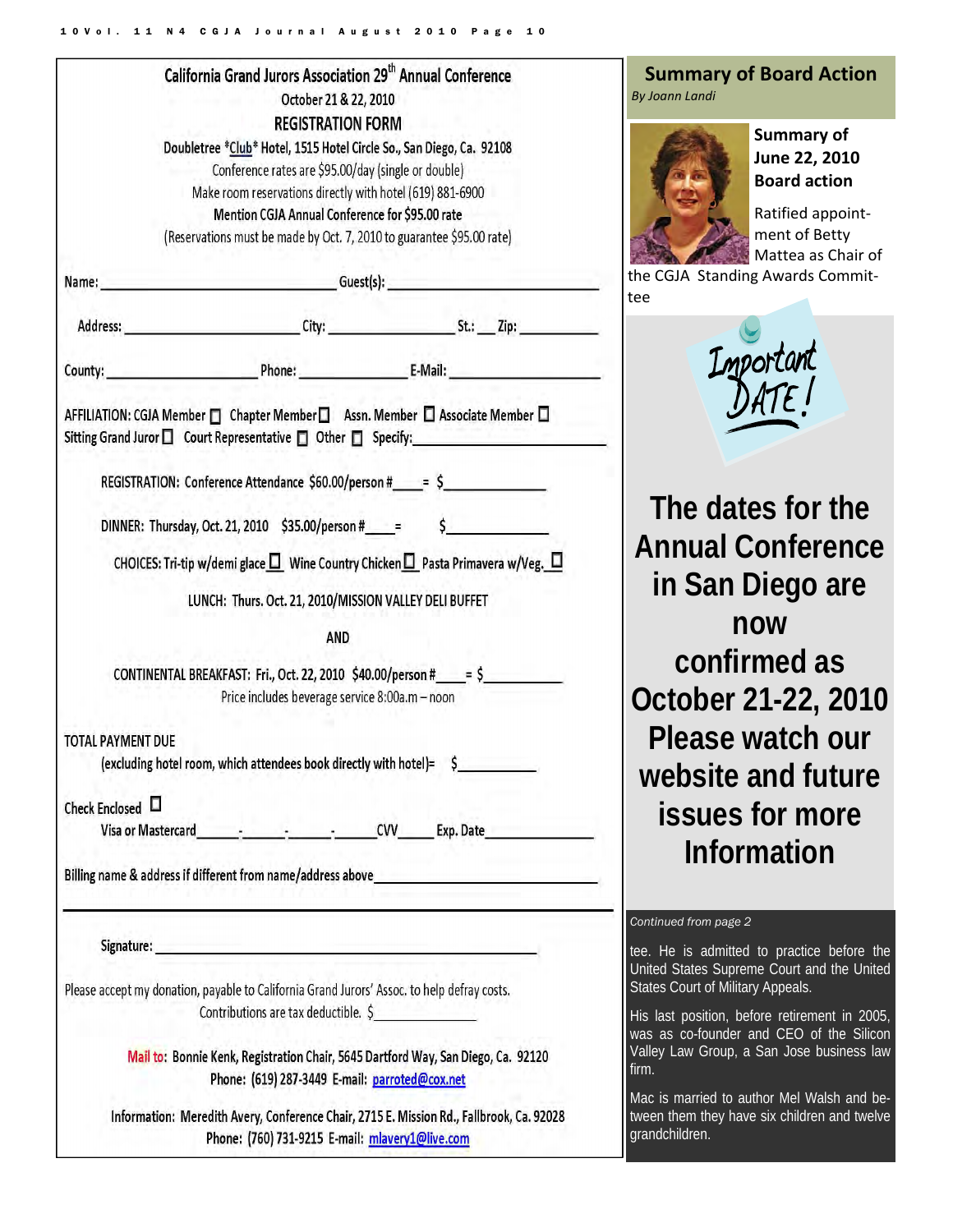#### CGJA Officers

President **Anthony W. Noce**  2808 Houchin Road Bakersfield, CA 93304 661-835-7591 cgjaguy@yahoo.com

Vice President **Keath North**  P.O. Box 740 Loleta, CA 95551 707-845-3612 krn48@aol.com

**Secretary Joann Landi** 178 South Palomar Drive Redwood City, CA 94062 650-365-4184 joannelandi@aol.com

**Treasurer Judi Lazenby**  1961 Main Street #198 Watsonville, CA 95076 831-724-0790 judilazenby@aol.com

i

#### **GRAND JUROR ORGANIZATIONS BY COUNTY**

| County          | President              | <b>Email Address</b>    |  |
|-----------------|------------------------|-------------------------|--|
| Contra Costa    | Wilda Davisson         | wsdavisson@comcast.net  |  |
| El Dorado*      | Sunny Culy             | sculy@att.net           |  |
| Fresno          | Marian Mosley          | marianmosley@att.net    |  |
| Humboldt        | Suzi Fregeau           | suzi@humboldt1.com      |  |
| Kern            | Larry Walker           | larywalker@gmail.com    |  |
| <b>Kings</b>    | Ken Beinhorn           | kbeinhorn@sbcglobal.net |  |
| Los Angeles     | John Hackney           | hackneyassoc@aol.com    |  |
| <b>Marin</b>    | Owen Haxton            | hornet5@pacbell.net     |  |
| Monterey        | Ray Wuco               | carmelwuco@redshift.com |  |
| Napa            | Daniel Mufson          | dan@apotherx.com        |  |
| Nevada          | Mac Small              | fmacsmall@mac.com       |  |
| Orange*         | Joe Moreland           | joenkay@dslextremem.com |  |
| Sacramento      | Joseph Maloney         | joepm@pacbell.net       |  |
| San Benito      | John Sitton            | sitton_john@yahool.com  |  |
| San Bernardino* | <b>Burrel Woodring</b> | Burrelw@aol.com         |  |
| San Diego*      | Meredith Avery         | mlavery1@live.com       |  |
| San Francisco   | Beate Boultinghouse    | beateb4@aol.com         |  |
| San Luis Obispo | Jim Ragan              | jimragan@charter.net    |  |
| San Mateo       | Mike Miller            | okmiller@pacbell.net    |  |
| Shasta          | Ray Frisbie            | frisaus@hotmail.com     |  |
| Solano          | Wanda Kiger-Tucker     | kjgertucker@juno.com    |  |
| Sonoma          | Melissa J. Jones       | meljjones@comcast.net   |  |

 **\*Independent Past Grand Jurors Association** 

#### Donations Sought

CGJA's mission is educating the public about the valuable role grand juries play in government oversight, and promoting government accountability by improving the training and resources available to grand jurors through California.

Your generous donation will help us to continue providing this important public benefit.

CGJA is a California Nonprofit Public Benefit Corporation and designated as an IRS Section 501(c)3 Tax Exempt Corporation. Both dues and contributions to the association are deductible to the extent permitted by law.

Our EIN Number is 33-0079227.

#### CGJA Directors

#### *North*

**Marsha Caranci,** Shasta caranci@aol.com

**Keath North,** Humboldt Krn48@aol.com

**Mac Small,** Nevada fmacsmall@mac.com

**Kathy Wylie**, Mendocino kathy@mcn.org

*Central*

**Owen Haxton,** Marin hornet5@pacbell.net

**Karin Hern**, Marin Karin.hern@sbcglobal.net **Joann Landi** San Mateo Joannelandi@aol.com

**Judi Lazenby**, Santa Cruz judilazenby@aol.com

#### *South*

**Dianne Hoffman**, Orange cgjamailbox@yahoo.com

**Walter D. Hofmann MD**, San Diego wdh438@gmail.com

**Jerry Lewi**, Ventura cgjaprguy@roadrunner.com

**Anthony Noce**, Kern cgjaguy@yahoo.com

#### Standing Committee Chairs

**Finance**  Marsha Caranci 530-242-6554 caranci@aol.com

**Legislative Affairs**  Bill Trautman 707 755-5570 trautman17@sbcglobal.net

**Public Relations**  Jerry Lewi 805- 532-1321 cgiaprguy@roadrunner.com

> **Training**  Lew Avera Jr. 949-388-8910 lewavera@cox.net

**Membership Relations**  707 255-4030 **Membership Relations**  Dan Mufson 707 255-4030 dan@apotherx.com

Has your chapter reported recently? We'd like to hear from you!